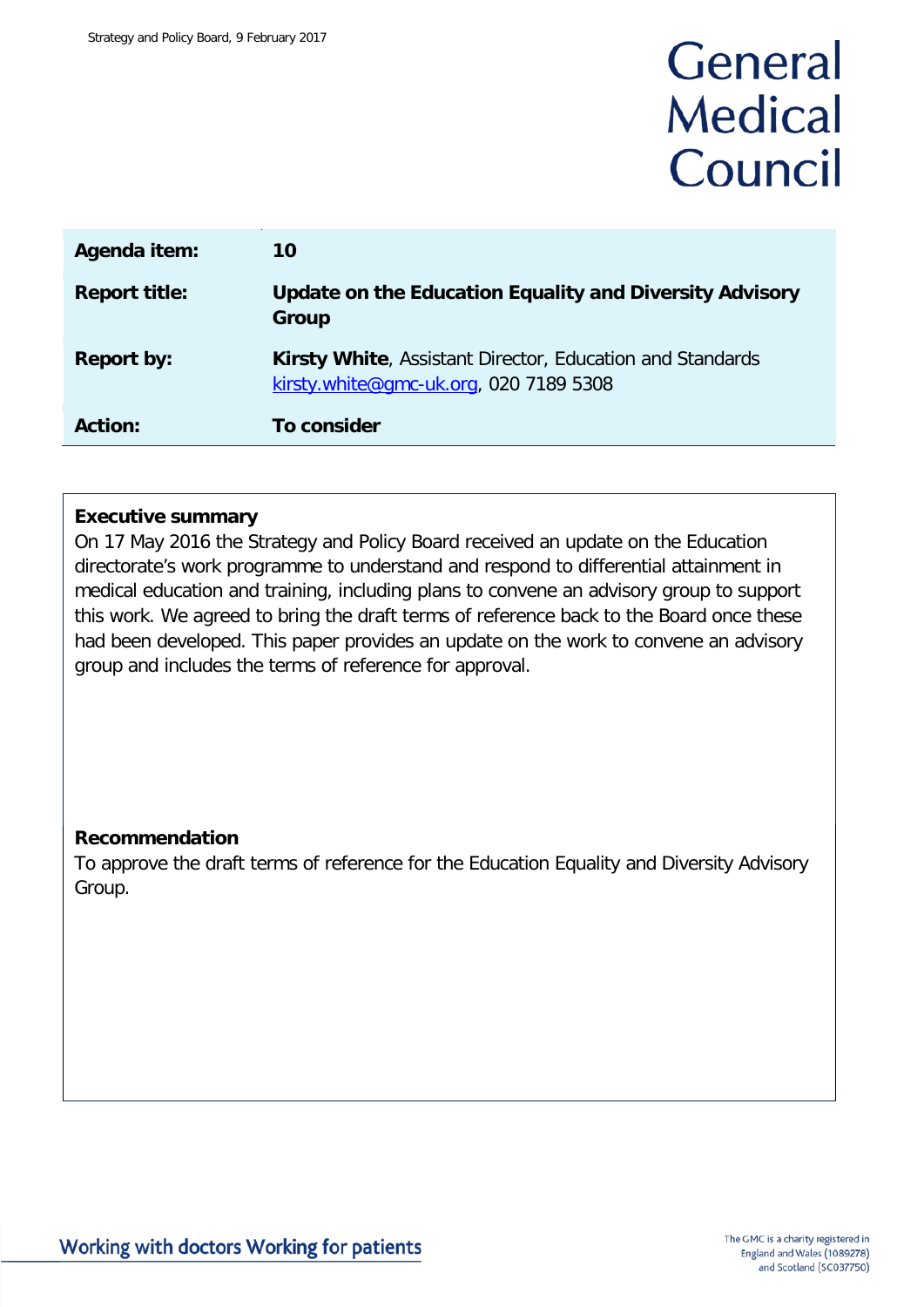### **Education Equality and Diversity (E&D) work programme**

- **1** We have been working with other organisations since 2010 to understand doctors' progression through the training programmes that we approve. We also have a longstanding commitment and a statutory duty to ensure that training pathways are fair.
- **2** Since 2014 we have delivered a focused programme of data analysis, research and engagement with key interest groups on the issue of differential attainment. There are three themes to our work, as presented to this board on 17 May 2016 $\dot{\,}$ :
	- **a** Using our standards and quality assurance framework to drive change.
	- **b** Measuring and monitoring progress.
	- **c** Working with others.

### **Education E&D Advisory group**

- **3** As part of our commitment to working with others in this area, we have been developing plans to convene an advisory group with four country representation from our key educational interest groups, as well as the British Medical Association (BMA), NHS Employers and other subject matter/E&D experts. The full list of invitees is set out at Annex B.
- **4** The first meeting of the group will take place on 6 March 2017 between 11am and 4pm at our London offices.
- **5** The group will contribute advice and expertise on our E&D work programme for Education and will:
	- **Ensure that a range of key stakeholder perspectives are reflected in the work** undertaken.
	- **Develop outputs informed by practical experience in education, training, curricula** and assessment systems.
	- **Understand current issues and challenges, including on related areas of work** around implementation and quality assurance.
	- I Identify key risks and how they can be mitigated.

<span id="page-1-0"></span><sup>\*</sup>[Update\\_on\\_the\\_differential\\_attainment\\_programme](http://livelink/edrms/llisapi.dll/fetch/2000/19821/21784694/50900871/61358730/61509711/61509639/64057527/04_-_Update_on_the_differential_attainment_programme.pdf?nodeid=66065278&vernum=-2)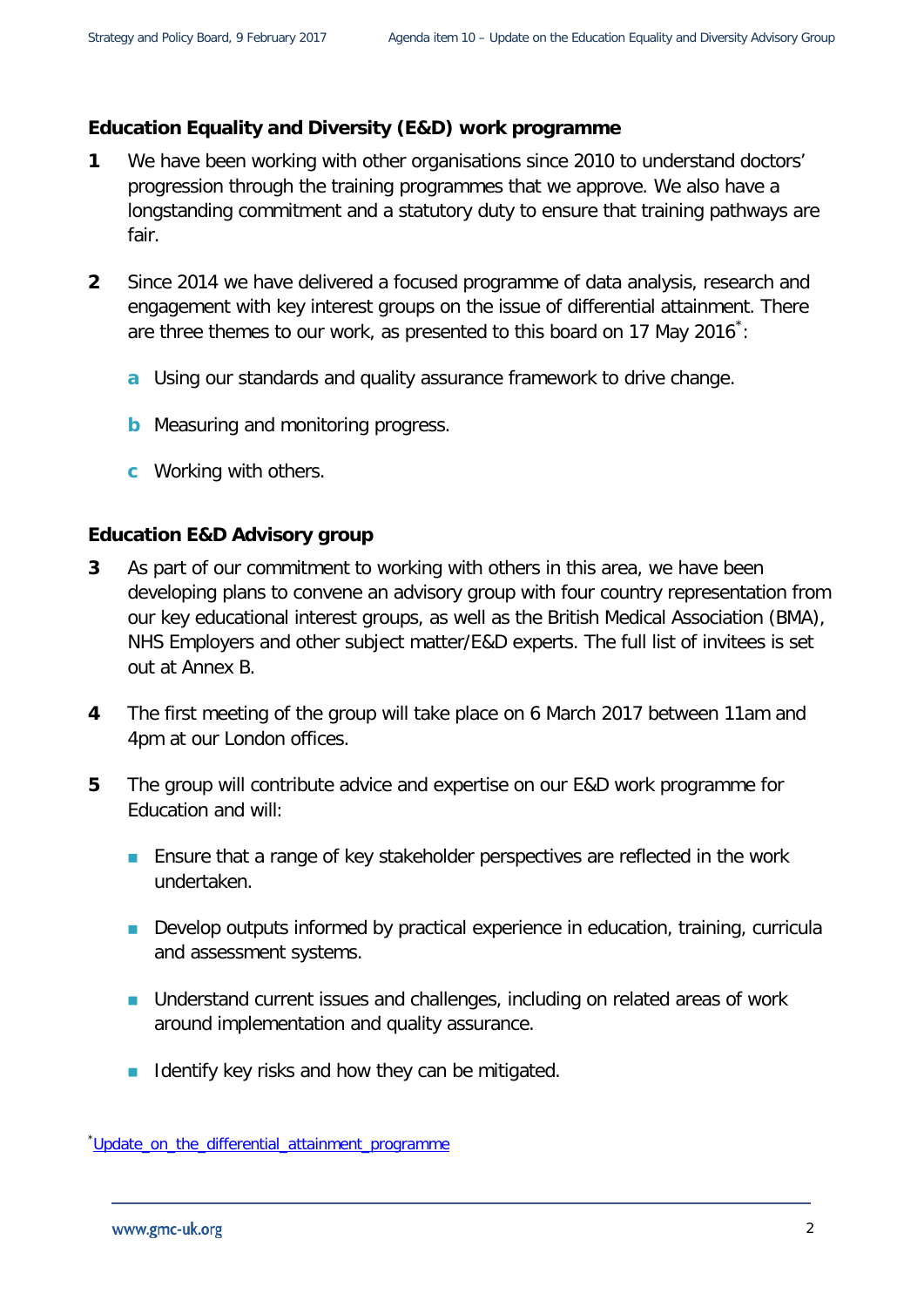- **6** The terms of reference for the group are set out at Annex A. The terms of reference have been drawn up in consultation with the internal Education E&D steering group and the E&D team.
- **7** The meeting schedule for the group is set out at Annex C
- **8** Currently, the planned outputs for the group include:
	- Supplementary E&D focused guidance to support fair implementation of our standards for education and training, Promoting Excellence.
	- The development of data tools and other resources to measure and monitor progress on addressing the ethnic attainment gap.
	- Consensus on GMC's approach and stakeholder commitment to addressing differential attainment through further embedding and mainstreaming of E&D activity into the education and training framework.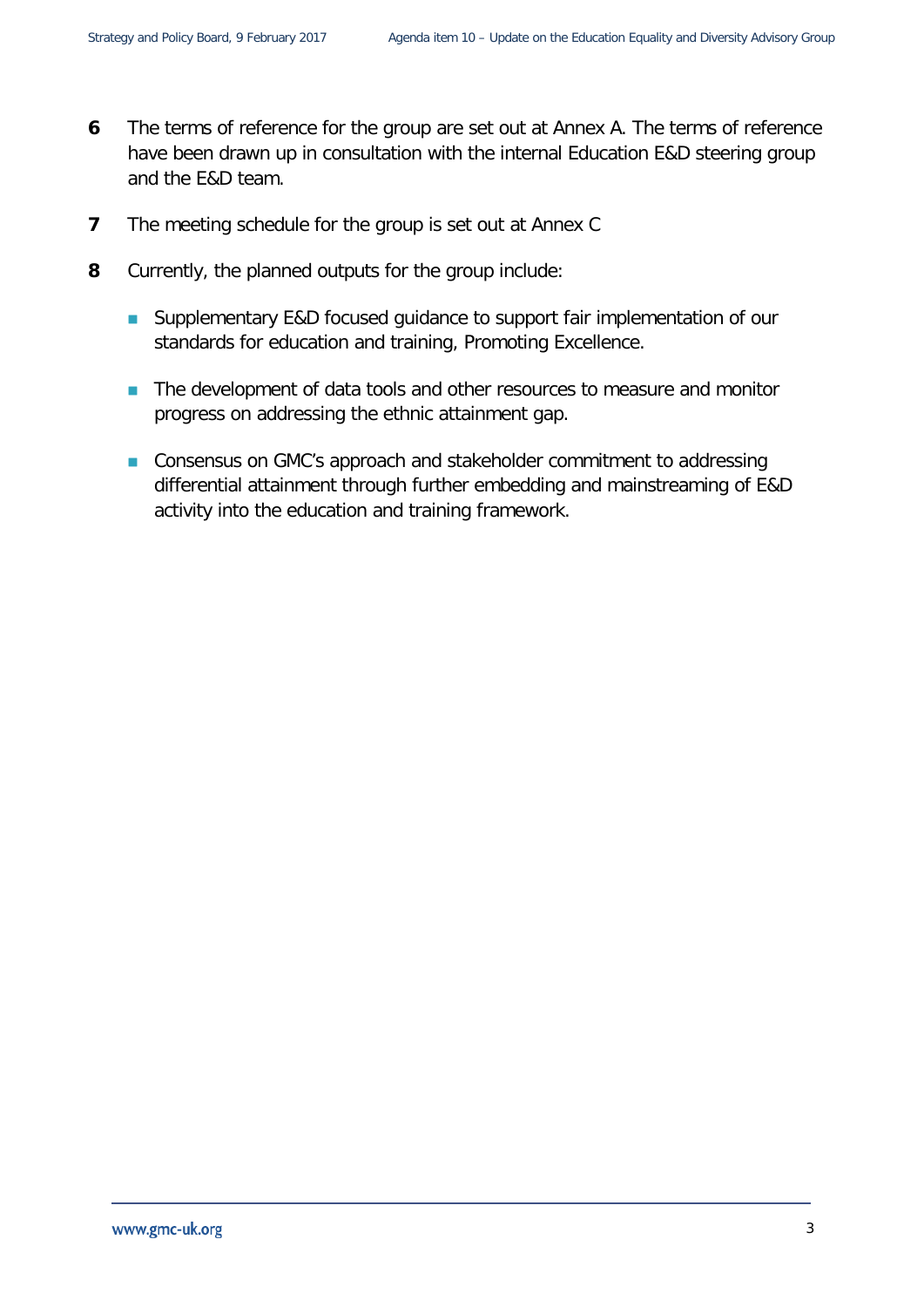### **Update on the Education Equality and Diversity Advisory Group**

# General **Medical** Council

## **Annex A**

## **Terms of Reference**

### **Purpose**

The GMC is committed to ensuring that we protect patients and improve medical education and practice in the UK by setting standards for students and doctors. We support them in achieving and exceeding those standards, and take action when they are not met. Equality, diversity and fairness are fundamental to the achievement of these aims.

There are three themes to our work to ensure fairness in medical education and training:

- 1. Working with others to understand the issues and share knowledge and good practice
- 2. Making better use of data to support greater understanding of the progression of trainees, identify key areas of risk and track the impact of training and support interventions
- 3. Using our standards and quality assurance framework to ensure fairness The purpose of the Education Equality & Diversity (E&D) Advisory Group is to provide

guidance and support to the GMC's internal Education E&D Steering Group in these key areas.

## **Membership**

Members will be chosen for their expertise and insight into medical education and training, and equality and diversity systems.

Members will be asked to contribute as individuals but also to bring in their insight from working for/with different stakeholder groups and organisations in order to:

 Ensure that a range of key stakeholder perspectives are reflected in the work undertaken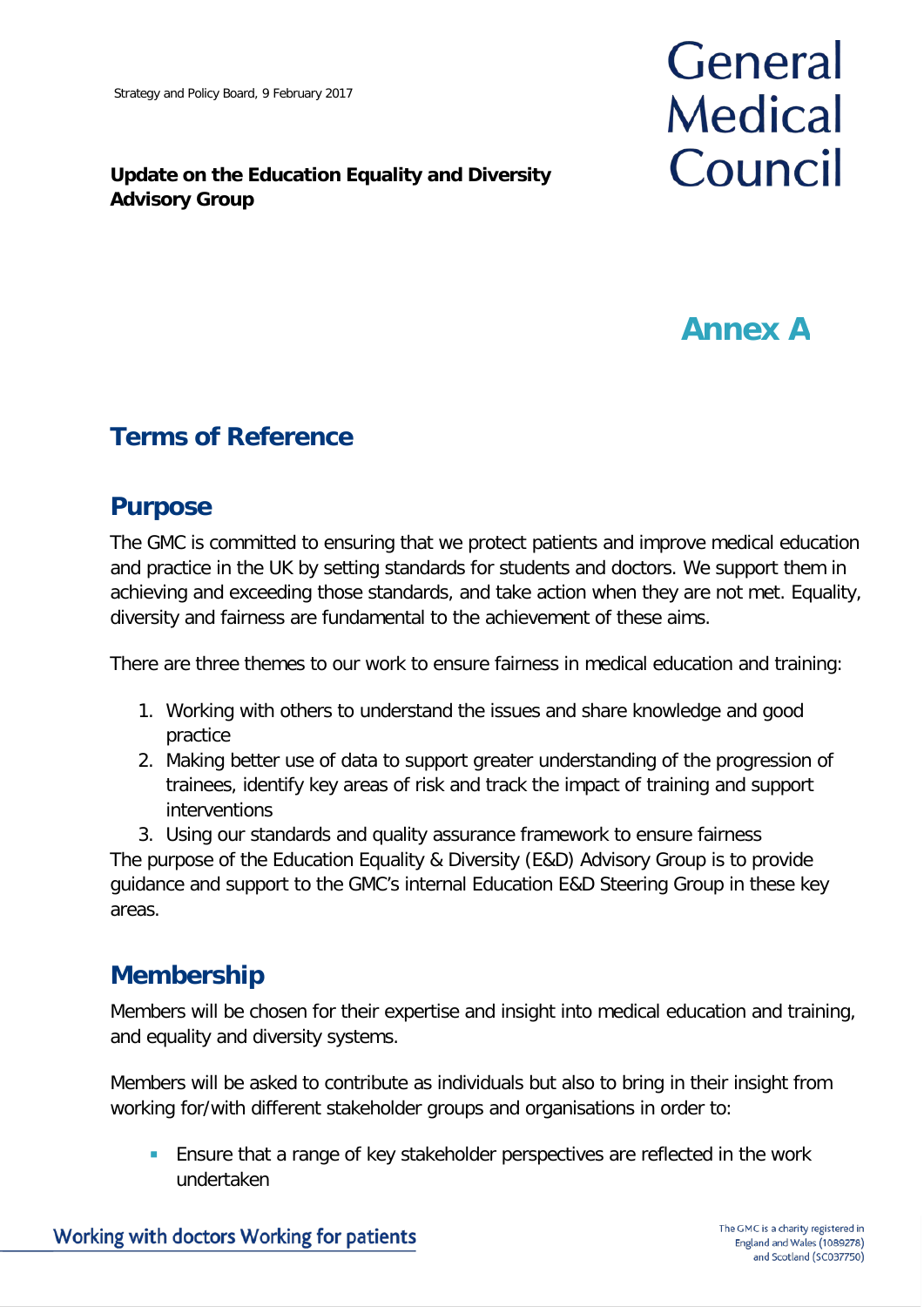- **Develop outputs informed by practical experience in education, training, curricula** and assessment systems
- Understand current issues and challenges, including on related areas of work around implementation and quality assurance
- I Identify key risks and how they can be mitigated

Members of the Advisory Group will be expected to:

- Attend meetings and contribute to the agenda as necessary
- Scrutinise the GMC's strategic approach to E&D issues in medical education and to offer critical challenge and advice
- Act as a sounding board by, for example, enabling sharing and discussion of GMC's policy developments and proposals at an early stage;
- Keep their members and networks informed about the issues discussed by the Group
- **Participate in working groups on specific projects as required**

### **Reporting and accountability**

The work of the stakeholder advisory group will be accountable to the Director of Education and Standards. In due course, the output of its work will be reported to the Strategy and Policy Board and to Council.

### **Meetings**

We plan to bring together the group to meet four times over a period of one year, in the first instance.

Meetings will be held at the GMC offices in London, with video conference links from GMC offices in Manchester, Edinburgh, Belfast and Cardiff as needed.

The GMC Education E&D team leading this work will organise the meetings and provide secretariat for the group, and will circulate meeting papers by email no later than one week before meetings.

Documents will be shared electronically for comment by members between meetings as needed.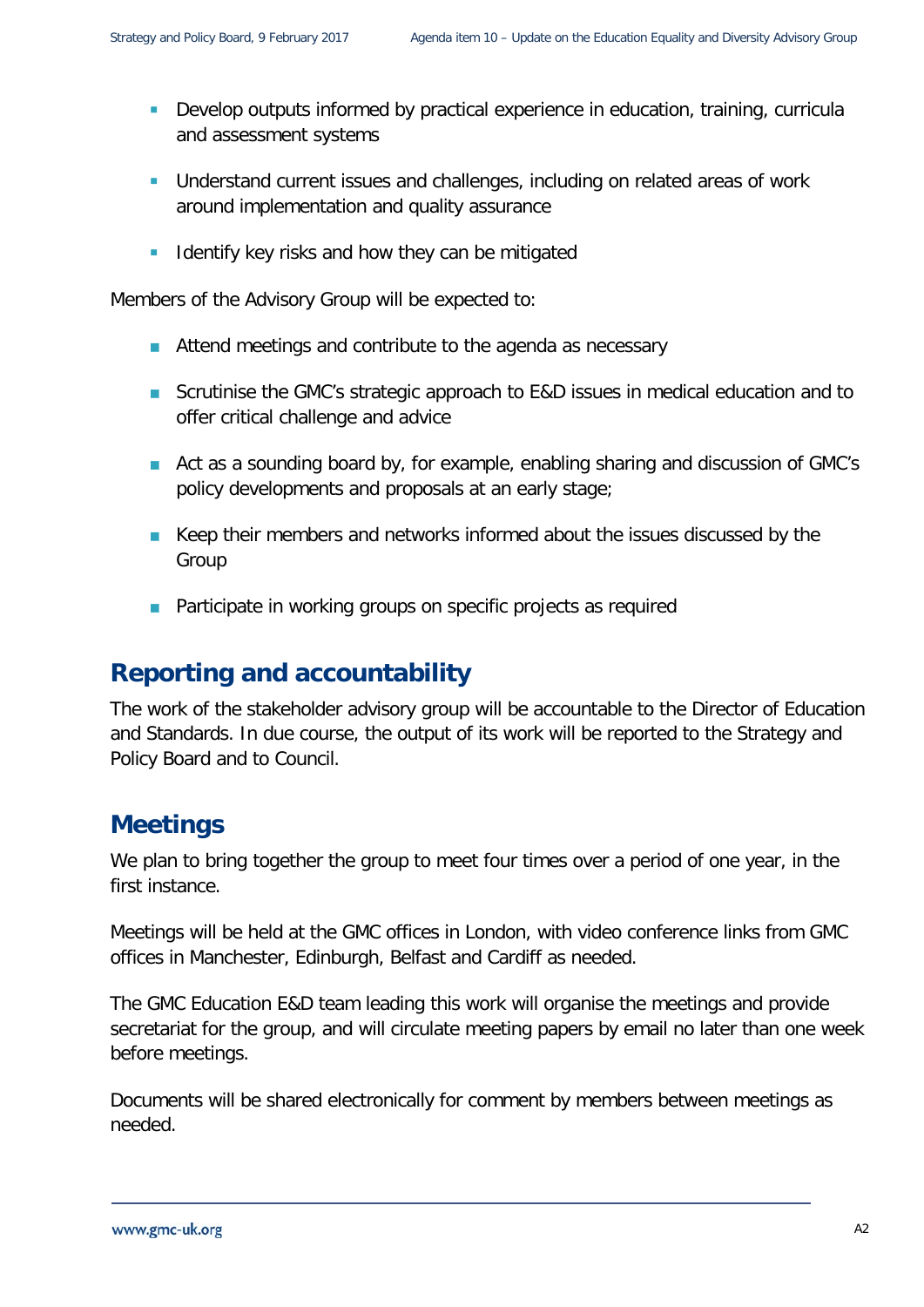## **Schedule**

Draft schedule at annex C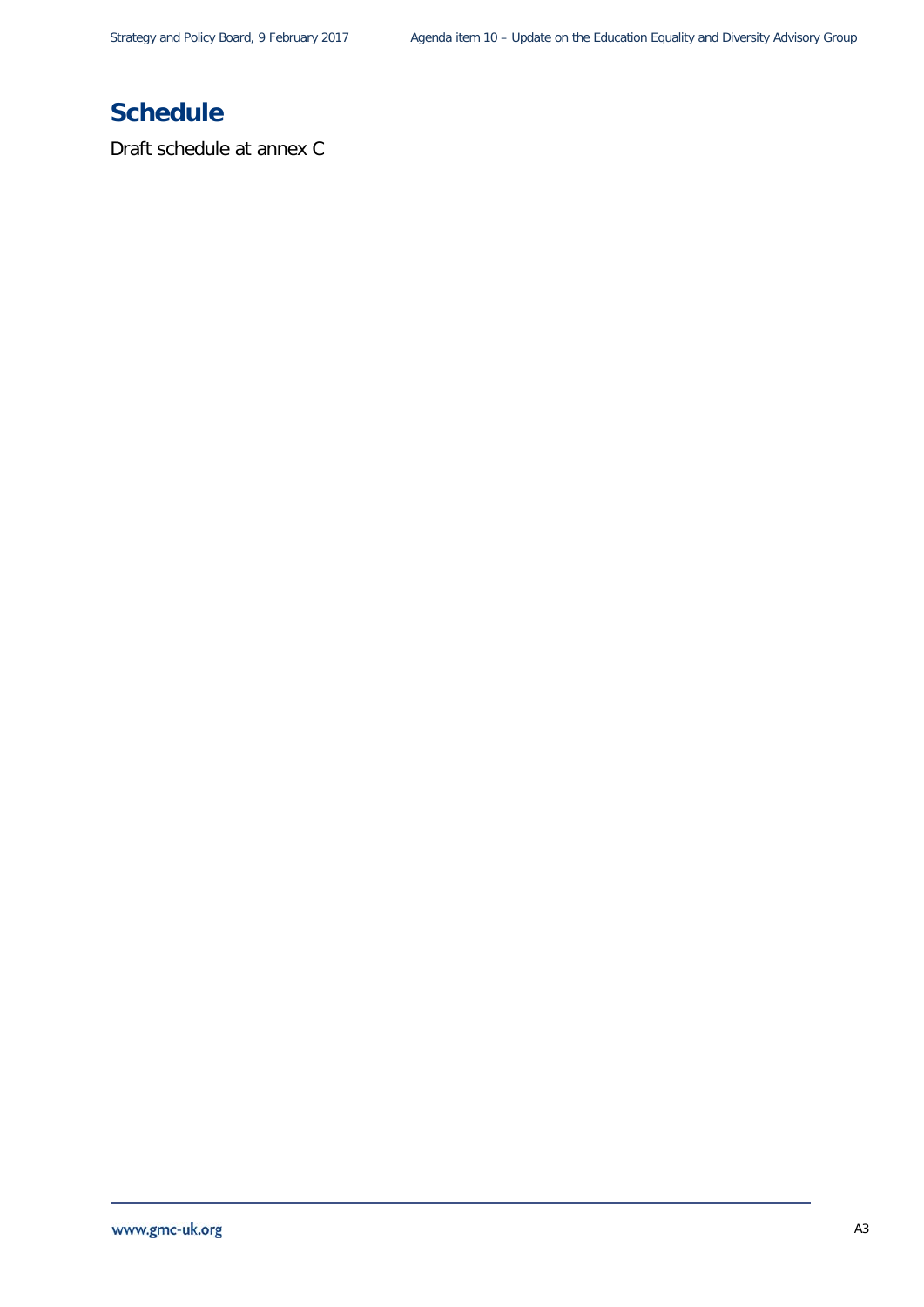## General **Medical** Council

**Update on the Education Equality and Diversity Advisory Group**

## **Annex B**

### **Education E&D Advisory Group - list of invitees**

| <b>Name</b>               | <b>Title</b>                       | Organisation                                 |
|---------------------------|------------------------------------|----------------------------------------------|
| Dame Professor Sue Bailey | Chair                              | Academy of Medical Royal Colleges            |
| Dr Pauline Foreman        | <b>Chief Examiner</b>              | Royal College of General Practitioners       |
| Dr Subodh Dave            | Associate dean for trainee support | Royal College of Psychiatrists               |
| Prof Bill Reid            | Chair                              | Conference Of Postgraduate Medical Deans     |
| Dr Claire Loughrey        | Chair                              | Committee of General Practice Education      |
|                           |                                    | <b>Directors</b>                             |
| Professor Sheona MacLeod  | Postgraduate Dean                  | <b>Health Education East Midlands</b>        |
| Julia Whiteman            | Senior manager/ Postgraduate Dean  | <b>Health Education England</b>              |
| <b>Keith Gardiner</b>     | Postgraduate Medical Dean          | Northern Ireland Medical and Dental Training |
|                           |                                    | Agency                                       |
| Derek Gallen              | Postgraduate Dean                  | <b>Wales Deanery</b>                         |
| Katie Petty-Saphon        | <b>Chief Executive</b>             | <b>Medical Schools Council</b>               |
| Dr Samantha Mills         | Trainee                            | Academy of Medical Royal Colleges: Creating  |
|                           |                                    | <b>Supportive Environments Group</b>         |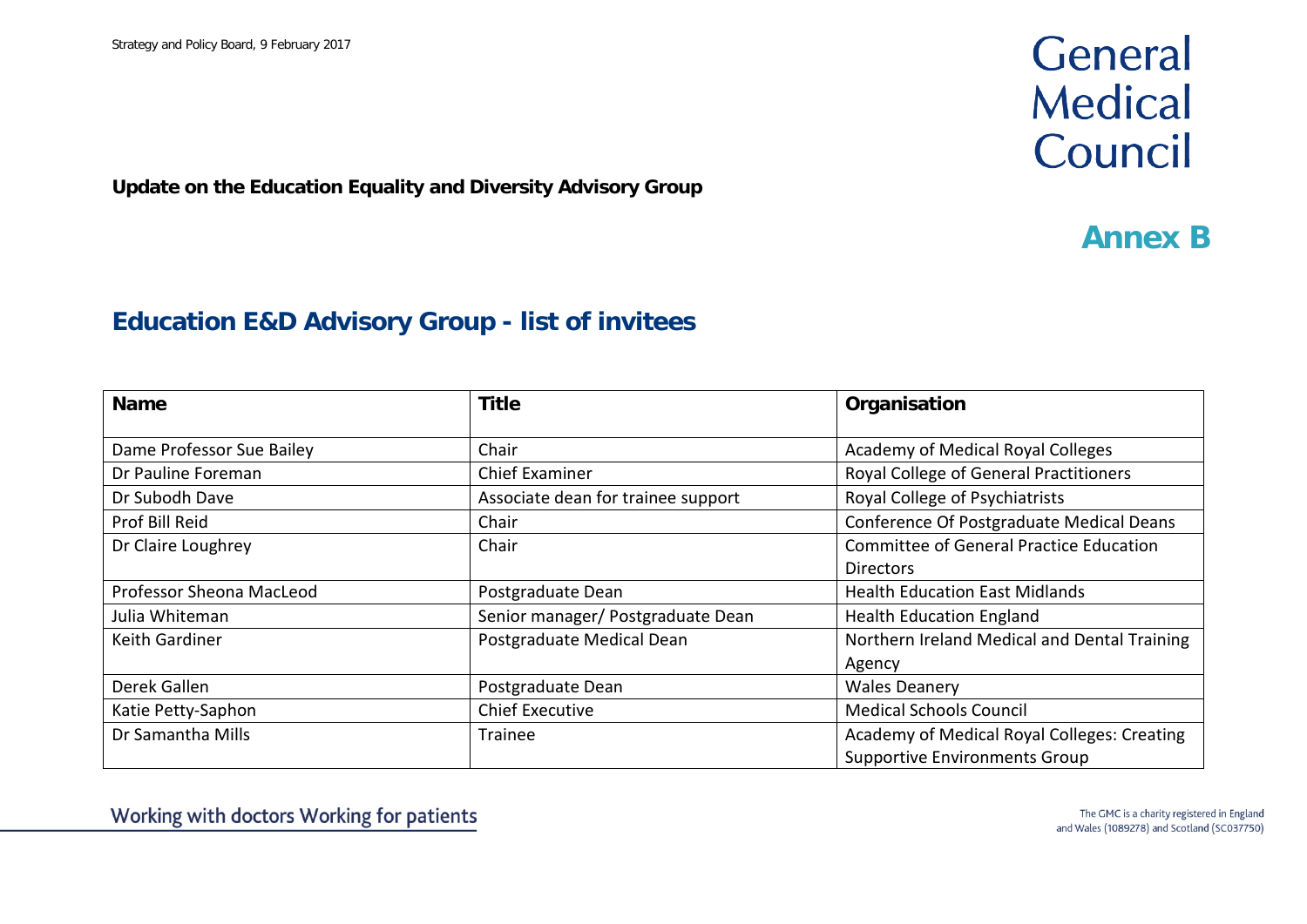| Dr Ramesh Mehta             | President                              | British Association of Physicians of Indian      |
|-----------------------------|----------------------------------------|--------------------------------------------------|
|                             |                                        | Origin                                           |
| Professor Iqbal Singh       | Chair                                  | <b>GMC BME Forum</b>                             |
| Dr Anthea Mowat             | Representative body chair              | <b>British Medical Association</b>               |
| Peter Campbell              | Interim Junior Doctors Committee chair | <b>British Medical Association</b>               |
| Dr Kath Woolf               | Lecturer in medical education          | University College London                        |
| <b>Claire Herbert</b>       | Race Equality Charter manager          | <b>Equality Challenge Unit</b>                   |
| Dr. Chandra Mohn Kanneganti | Chair                                  | <b>British International Doctors Association</b> |
| Professor Nisha Dogra       | Chair                                  | Diversity in Medicine and Health                 |
| Paul Deemer                 | Head of Diversity and Inclusion        | <b>NHS Employers</b>                             |
| Professor Ronald MacVicar   | Postgraduate Dean                      | NHS Education for Scotland                       |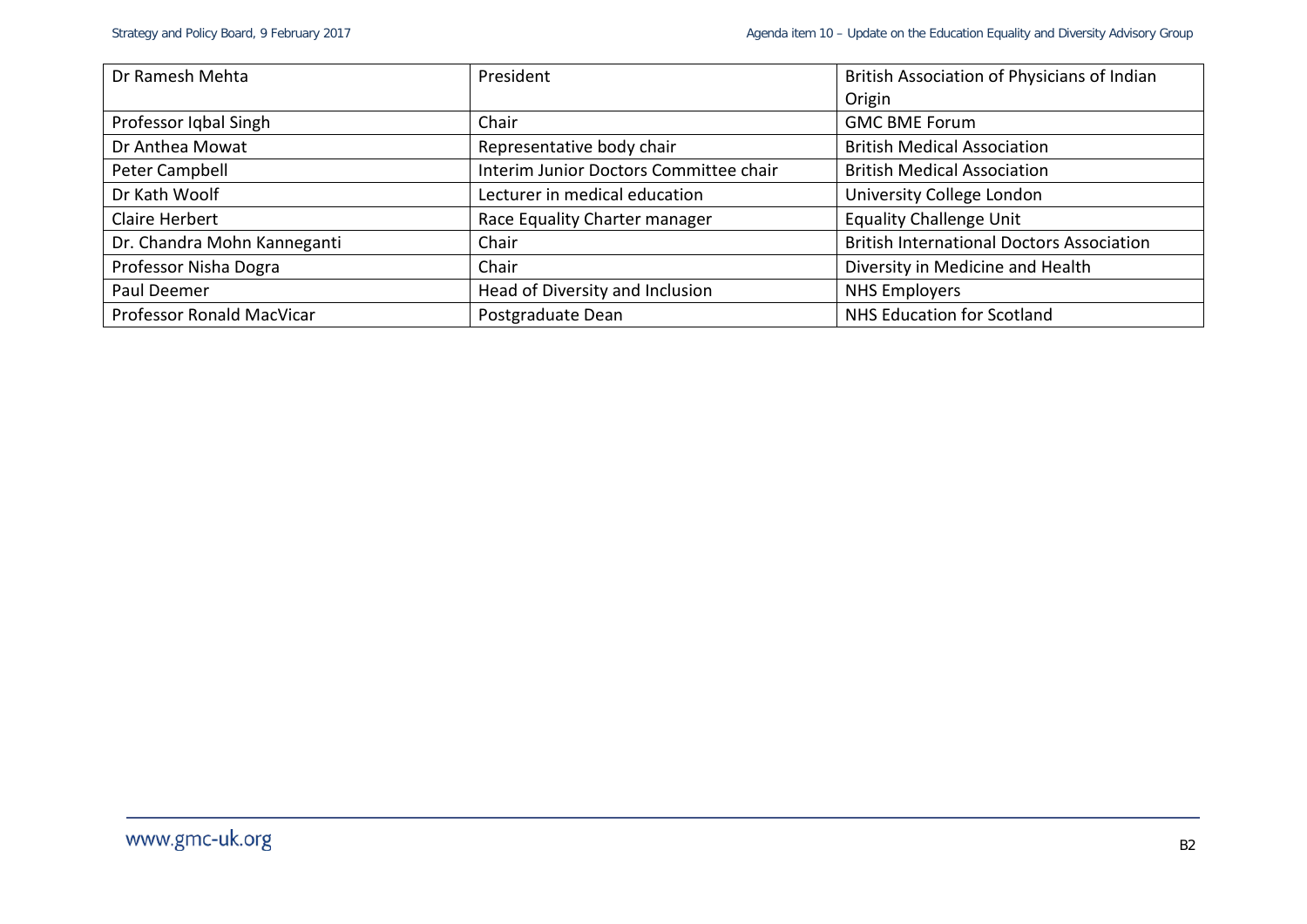### **Update on the Education Equality and Diversity Advisory Group**

# General **Medical** Council

## **Annex C**

## **Proposed schedule of activity (draft)**

### **Draft meeting schedule for the Group**

### **Meeting 1- February/March 2017**

- **1** Introduction to the GMC our role, purpose, functions. How we regulate medical education and training.
- **2** Overview of our work around fairness in medical education and training:
	- **a** *What we know now* summary of research to date
	- **b** *Where we are now* managing differential attainment through the regulatory framework by strengthening the standards and clarifying expectations (guidance), developing tools and resources to enable organisations to demonstrate their compliance and for us to quality assure against this (data tools and QA approach)
	- **c** Role of this advisory group (to inform the above)
- **3** Discussion & agree terms of reference for the Group
- **4** Presentation of first draft of E&D guidance followed by discussion & feedback
- **5** Briefing on data pack pilot and plans for development- discussion and feedback (include work on college packs)